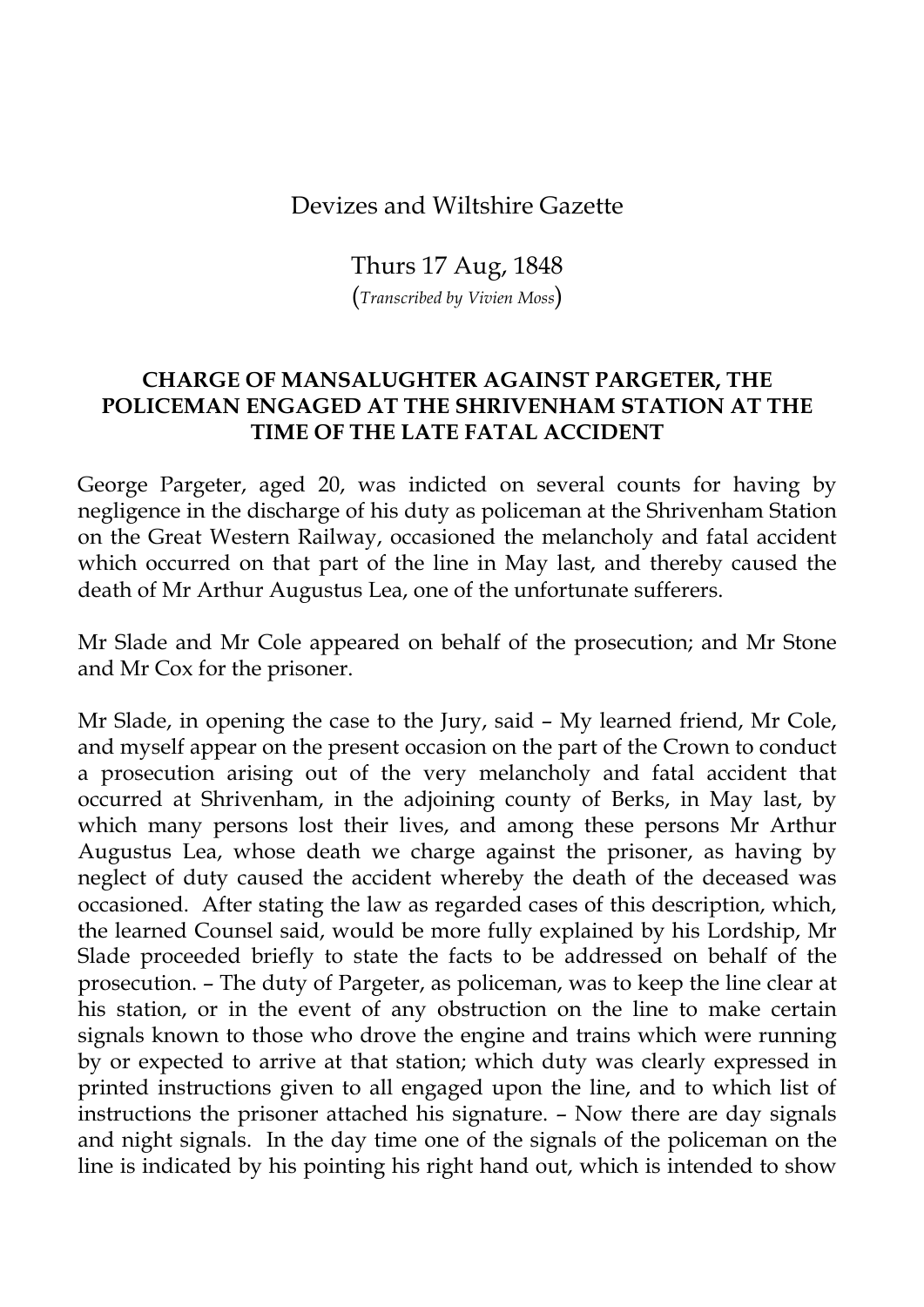that all is clear and that the engine with the train may pass without any obstruction. If, on the contrary, he has reason to apprehend danger, although there may be no actual obstruction on the line, it is his duty to hold up one hand in a vertical position, which is understood by the driver as a caution to go forward with particular care and attention. If, again, on the other hand, any obstruction be on the line – anything which may impede the due course of the coming train, - the policeman has orders to hold up both hands in a vertical position. But in addition to that, there are at all the stations on the line, certain signal posts. Those signal posts, as you are doubtless aware, are very lofty masts, from 80 to 100 feet high, on the top of each of which is a round disc and underneath a crossbar, the turning on of either of which indicate to the driver of the coming train, for a considerable time before it approach, what the state of the line is. From the fatal spot at Shrivenham the driver has the opportunity of seeing this signal upwards of a mile and a half off, and it is the duty of the policeman, if there should be anything to prevent a train from passing the line, not only to hold up both his hands, but to turn on the cross signal, which is the signal to stop; and, if that be turned on, the driver of the engine approaching from Bristol towards London, would, as I have said, see it a mile and a half off, and have ample opportunity to stop the train before it could reach the station. Now you are all probably aware that there are two express trains from Exeter to London daily – one leaving Exeter at half-past 8 in the morning and arriving in London at 11; the other leaving Exeter at 12 and arriving in London at halfpast 4. The train which leaves Exeter at 12 is due at Shrivenham a few minutes after 3, and it passes that station at great speed – nearly 60 miles an hour - a speed perfectly consistent with safety if the line be kept clear and free from obstruction. On the day in question, the express train which leaves Exeter at 12, and is due at Shrivenham at one or two minutes past 3, on account of some delay down the country, was 21 minutes late at Swindon. It did not consequently leave that station until after 3, and the accident occurred at the Shrivenham Station at 23 minutes past 3.

Now it was the duty of all parties connected with the rails at the Shrivenham Station – and especially of the policeman – to know that at 16 minutes past 3 the express train had not passed, that it might be expected momentarily, and to take care, therefore that no obstruction was upon the line. It was the express and positive duty of Pargeter to have kept a sharp lookout –to have had his eyes everywhere about him – to have been enabled to indicate to the driver of the express engine, (who had no reason to apprehend any obstacle at Shrivenham), by turning on the crossbar, should any impediment be upon the line. At three o'clock the "all right" signal was turned on by Pargeter, and kept flying, so that when the driver of the engine came within a mile and a half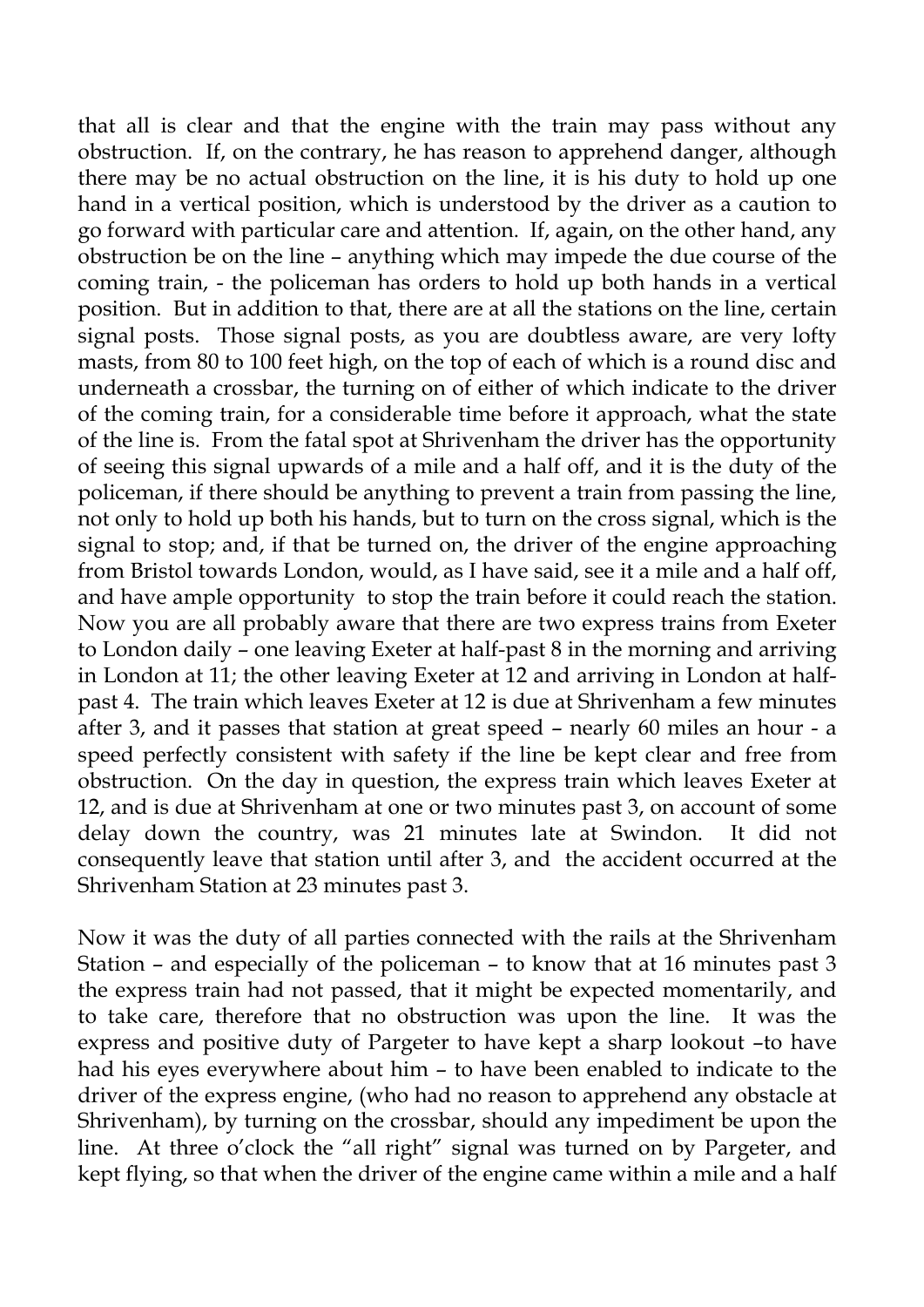from the station he saw it, and had every reason to believe that the course was clear. Having arrived at the bridge (near the station) he came in sight of the policeman Pargeter, who was standing in his box, with the "all right" signal up and with his hand out: so that in addition to the signal, seen a mile and a half from the station, when within 150 yards of the spot where the accident happened, the prisoner was standing, giving the accustomed sign that the train might pass through with safety. At that very time a horse-box was directly across the line, and a cattle truck so near behind that the engine could not pass without striking it. The train came with amazing violence, throwing the one and the other against the station, knocking away the sides of the carriages, and throwing many of the passengers out upon the ground, some of whom were killed on the spot, and others severely wounded. Among them was Mr Lea, who had both his legs broken, and received such internal injuries that after lingering until the following Saturday he died. – After the driver had seen Pargeter, he observed a man (Weybury) run across the line and hold up both hands, indicating danger. The caution, however, came too late. The train was then within 20 yards of the obstruction, and although every endeavour was made by Weybury to stop it, the accident occurred as I have stated. Now we shall not be able to show with great exactness how long the horse-box and cattle-truck had been upon the line or the exact time when they were put there, but I think we shall be able to prove without any doubt that that horse-box and that cattle-truck had been in the position they were found at least five minutes- quite time enough – if the man Pargeter had exercised but ordinary care and attention - had he not been guilty of gross negligence – to have gone and turned on the signal to stop. It is indeed perfectly clear that he was not exercising that care, as at the very time the train approached he had his hand held out; when, if he had looked down the line, it was impossible for him not to have seen the horse-box and cattle-truck upon the line. After a few further remarks, Mr Slade was about to call the first witness, when-

Mr Stone rose and contended that if the case as opened by the learned Counsel was proved, it would not bear out the indictment.

Mr Justice Coleridge, however, thought the case had better proceed, and

Stephen Carter was called: I am, he said, a labourer living at Shrivenham. In May last I was employed at the Station by Mr Brotherhood, and was there about 20 minutes past 3 of the day of the accident. There is a siding at the goods' shed, which leads (in a slanting direction) on to the main line. I was walking from the office to the goods' shed on the opposite line, when I saw a horse-box standing partly on the main line and partly on the siding, and close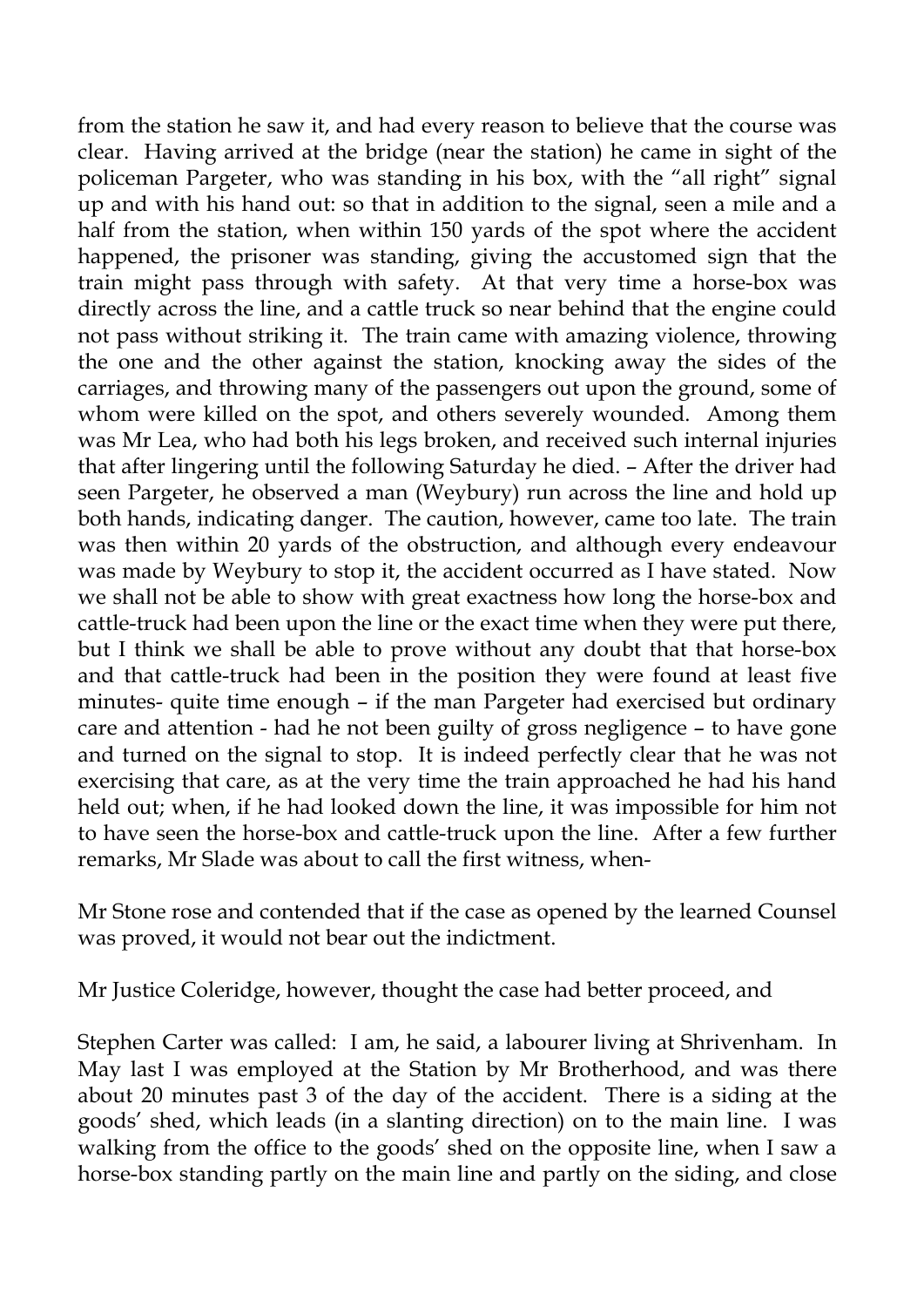behind it a cattle-truck. No one was near them; but almost immediately I saw James Weybury come out from the siding, holding up both his hands to stop the express train which was coming. I knew it was the express train. Weybury was standing between the office and the goods' shed. I saw Wm. Willoughby also, on the same siding by the shoot where the carriages are loaded. The train which was about 200 yards off when I first saw it, came and struck the cattle-truck and the horse-box, and threw them both of the line on to the platform. I saw immediately afterwards, a good many people lying on the line. I went to their assistance, and found 3 lying dead and several more wounded.

Cross examined – I could not have run across the line between the time when Weybury held up his hand and when the collision took place. There is a high road leading from Shrivenham to Bishopstone which crosses the line near the station and close to the policeman's box.- When I passed Pargeter, he was standing close to the gates which open at each side of the crossing, and which it is his duty to attend to. I did not see whether anyone was about to pass or not. The gates are not locked but merely fastened with a latch. If he had been closing either of those gates his back would have been turned to the up-line and to the goods' shed.

Thomas Higgins: I am in the employ of Mr Kent (a carrier). I was at the station at Shrivenham on the 18th May, at a quarter before 3 in the afternoon. After I had been there half or three-quarters of an hour I saw Weybury and Willoughby shove a horse-box across the turntable, partly on to the main line. They then went back and fetched a cattle truck and pushed that also across the turntable, but I don't think a wheel of it went on the main line. There were about three wheels of the horse-box on, and a little of the cattle-truck was overhanging the main line. A loaded goods' truck was also on the shoot where these two trucks were taken from. I was helping Weybury and Willoughby move this, when I said, "Here is the train coming!" and Weybury ran out and held up both his hands, saying, "Oh dear! Oh dear! It's the express!" The train came up directly, struck the cattle-truck and horse-box, and threw them upon the platform.- Pargeter was standing at the gate when I was in the yard. If he had looked down the line he would have seen the horsebox.

Cross examined He could not have seen it if he had been shutting the gates.

Joseph Moss, a servant in the employ of Mr Brotherhood, the contractor, who was also present; and saw the trucks removed, said he saw Weybury run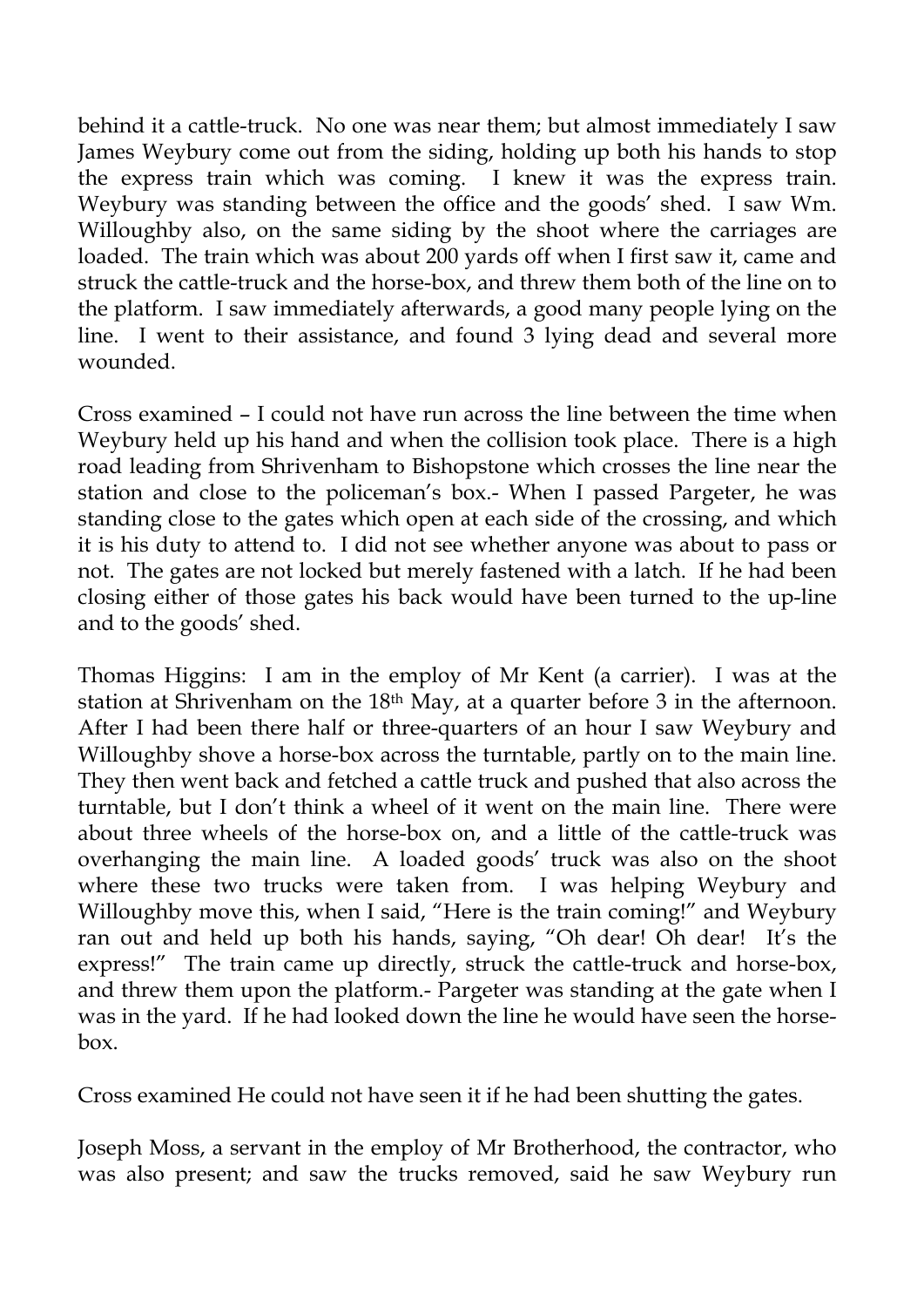immediately after he heard the break-whistle. Mr Hudson, the clerk, crossed over from the down train, which had just past, before the horse-box was brought out: and Pargeter was at that time standing at the signal post. The time for the down train was 17 minutes after 3, but it was about a minute before its time that day; and it was not until after it was gone that Weybury and Willoughby moved the trucks. About 5 minutes after its departure the express train came up.

By the Judge. – About three parts of the horse-box were upon the line before the cattle truck was pushed behind it and gave it an impetus forward. It might have been about a minute after the horse-box was removed that the cattletruck was pushed across the turntable and about a minute after that the train came.

Robert Roscoe: I am an engine driver on the Great Western Railway. On the 10<sup>th</sup> of May I had charge of the express train. I took it up at Swindon. Its proper time to arrive at Swindon is 45 minutes past 2, and the time of its dispatch 55 minutes past 2. It did not arrive in due time that day, and when it left Swindon it was 21 minutes late. When we are running we go about 60 miles an hour – a speed which, if the line is clear, is quite consistent with safety. We take between 7 and 8 minutes in running to Shrivenham. I could see the signal post at the station there upwards of 2 miles before we reached it.

By the Judge – Our time much depends on the weight of the train and the state of the rails.

That day we had 6 six-wheel passenger carriages (3 first and 3 second class), the luggage van, tender and engine. That is considered rather a heavy train, but we can run at our usual speed with it. About a mile and a half before we reach the station the signal is taken out of sight, and continues invisible for about half a mile. It then remains in sight another quarter of a mile, and with the exception of the time that is taken in passing a bridge, continues in sight till the station is reached. On the day in question, when I came to the point where it is first visible, (about 2 miles off) the "all right" signal was on, and I observed the disc at all the different points till I passed the bridge, about a quarter of a mile from the station. Having passed that, the first thing I saw on the line was the policeman, Pargeter, holding out his hand (the "all right" signal), and directly afterwards I saw a horse-box and a cattle-truck upon the line. I immediately blew the break whistle, (a sort of groan for the guards to put on the breaks) and I saw Weybury come out and put up both hands. All the breaks were put on but there was not time to stop the train. The first thing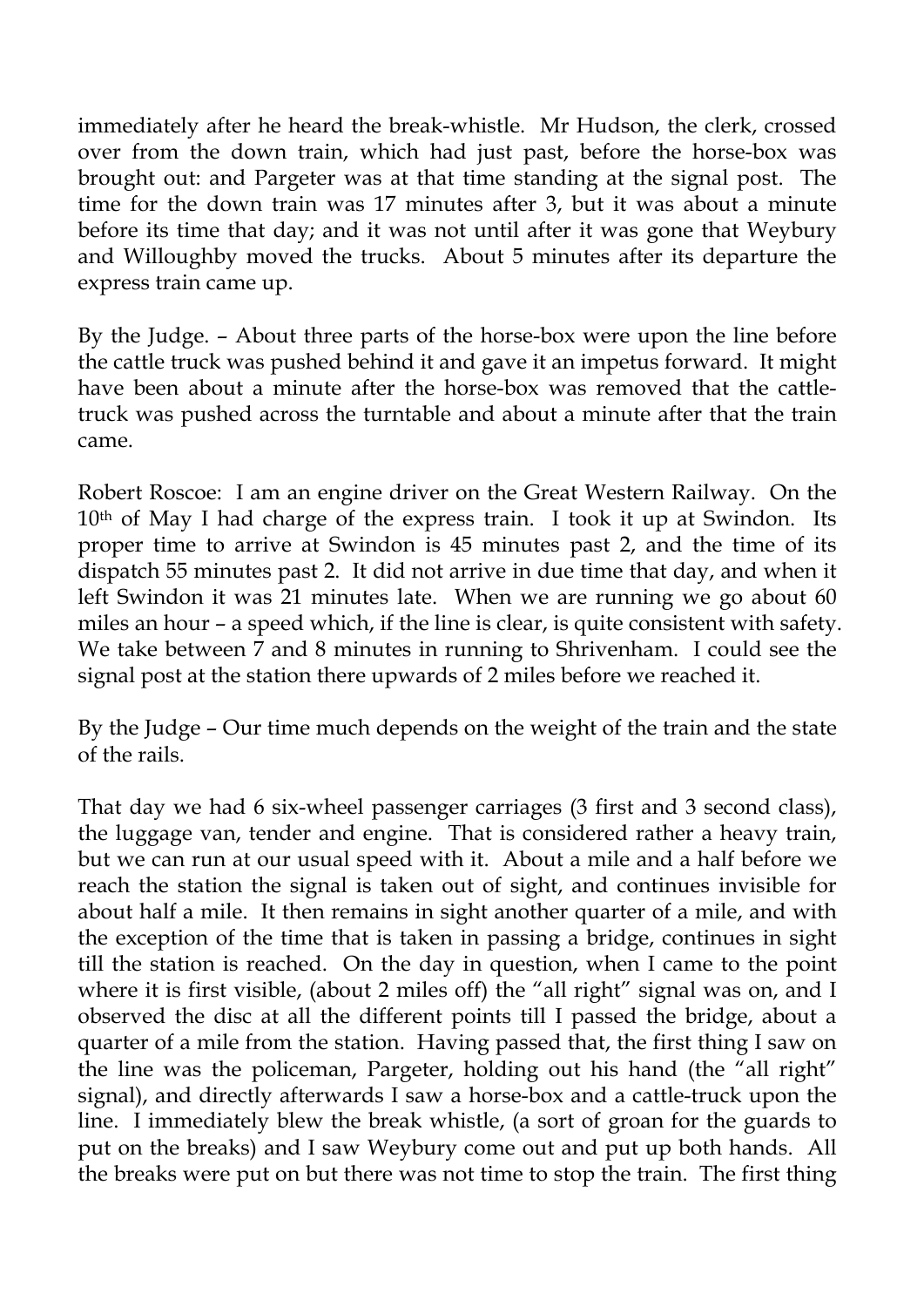that we came in collision with was the carriage truck. After I had run about a third of a mile I succeeded in stopping the train. The effect of the collision was to destroy all the breaks except those attached to the engine, to knock out the sides of the carriages, and completely "gut" them.

Cross-examined – The injury was done by the cattle –truck, which swung round and gutted the passenger carriages.

Michael Lane: - I am an engineer in the service of the Great Western Railway Company. I am acquainted with the station at Shrivenham. Since the accident I have particularly examined the station at the point where the siding joins the line. The turntable is 24 feet from that point, and if a cattle-truck (which is 20 feet in length) were upon it, 2 wheels of a horse-box must be upon the main line. With 5 men it would take a minute and a half to remove the horse-box from about the place where I understood it was to where it stood when the accident happened; the removal of the cattle-truck would occupy about the same time; and to bring the loaded goods truck from the shoot to the turntable, and then wheel it up midway up to the goods' shed (the position in which it was at the time of question) would take 2 minutes and a half. I have since tried this with Capt. Simmonds. (There were only 4 men engaged when the accident happened). I have also made an experiment by placing a truck (which is not so easily seen as a horse-box), in the place where the obstruction is described to have been, and no man could help seeing it from the position in which the policeman stood, if he looked that way. It would be impossible for him not to see it. The distance is a little better than 400 feet.

Other witnesses, among whom were the cousin of the deceased, Mr. C.J. Axford (of Swindon), and a person who was in the same carriage as the deceased at the time the accident occurred, were then called to speak to the identity of the deceased; and a list of the printed instructions to the policeman on the line (with the prisoner's signature attached) having been put in, the case for the prosecution closed; when

Mr Stone rose and submitted that the evidence did not support the offence as laid in the indictment.

The Judge, however, over-ruled the objection.

The learned gentleman then proceeded to address the Jury in Pargeter'sdefence. When, (he said) they came to consider the nature of the charge and the testimony of the different witnesses who had been called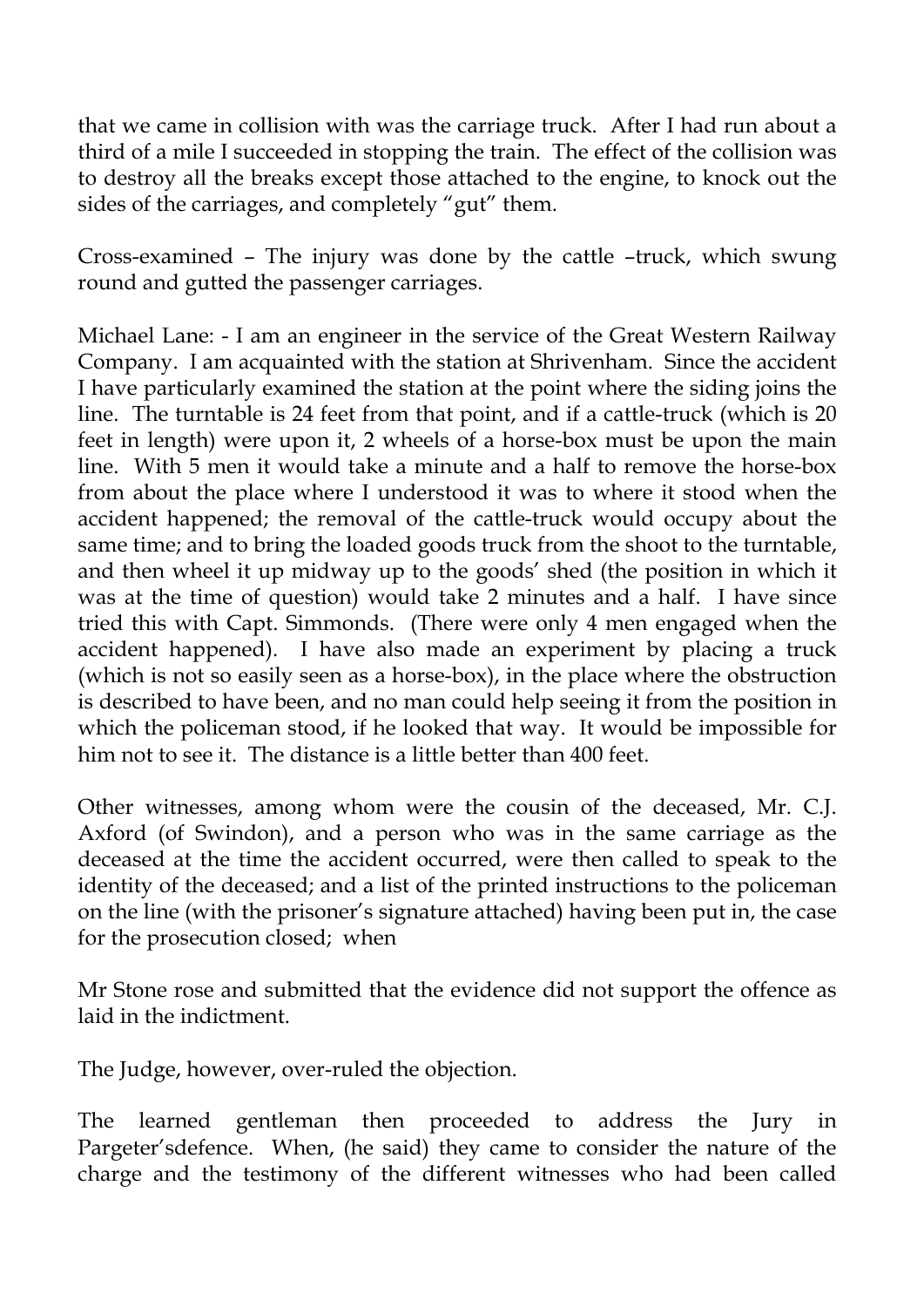before them, he felt, that they could hardly help coming to the conclusion that all those disastrous consequences of which they had heard had been solely the result of accident. In order to convict a man for an omission of duty there must be distinct, undoubted evidence of a gross neglect of that duty.

Mr. Justice Coleridge thought "gross" was hardly a proper word to use. He remembered on one occasion making use of the term when speaking before Lord Lyndhurst, and being asked by his Lordship to be good enough to give him a definition of the term.

Mr Stone said he was much obliged to his Lordship for extending to him the lesson he had received, and he would endeavour to profit it by it. There must then, I will say, be evidence of very "great" neglect – not of a mere casual omission, such as might truly be said to result from slight inattention – to make a man a felon, however disastrous the consequences might be. Having made these preliminary remarks (said Mr Stone) give me leave now to draw your attention to the evidence. On the 10<sup>th</sup> May the express train was expected to arrive at Shrivenham at two minutes after 3. There had been considerable delay, and it was twenty minutes after its time. The policeman's duty was to stand at the signal post, about 80 yards in a direct line from the signal which it was his duty to manage. He had there a very difficult task to perform. He had to guard two gates, neither of which were kept locked, (and I cannot account for that neglect) so that any one travelling either in a gig, in a carriage, with a cart, on horseback, or on foot, would at the time a train was expected, necessarily demand his attention, which, if he had neglected to give, and a person in passing across the line had been killed, would have subjected him to a charge of great neglect. - Now time becomes of essential importance in this case. You will observe that at 17 minutes after 3 the down train was due. Mr Hudson, the clerk, had gone across the line to attend to it. Weybury and Willoughby had also been engaged in despatching that train, which I take it as it had not left (as it is stated to have arrived a minute before its time) till 17 minutes after 3. As soon as it was started, Weybury and Willoughby cross the line and go into the shed where the cattle-truck, the horse-box, and the loaded truck were standing. Mr Hudson also crosses the line over the very spot where the horse-box is said to have been (and I must say I much lament that he is not here today) the horse-box and truck are pushed out across the turntable, and the first witness tells you that within a minute afterwards up came the express train, and the fatal accident occurred. Where was the policeman? One single minute! Where was he? Shortly before he is seen standing at the gate to watch the down train, 80 yards from the signal it was his duty to alter. Was it in his power to have gone to that signal and to have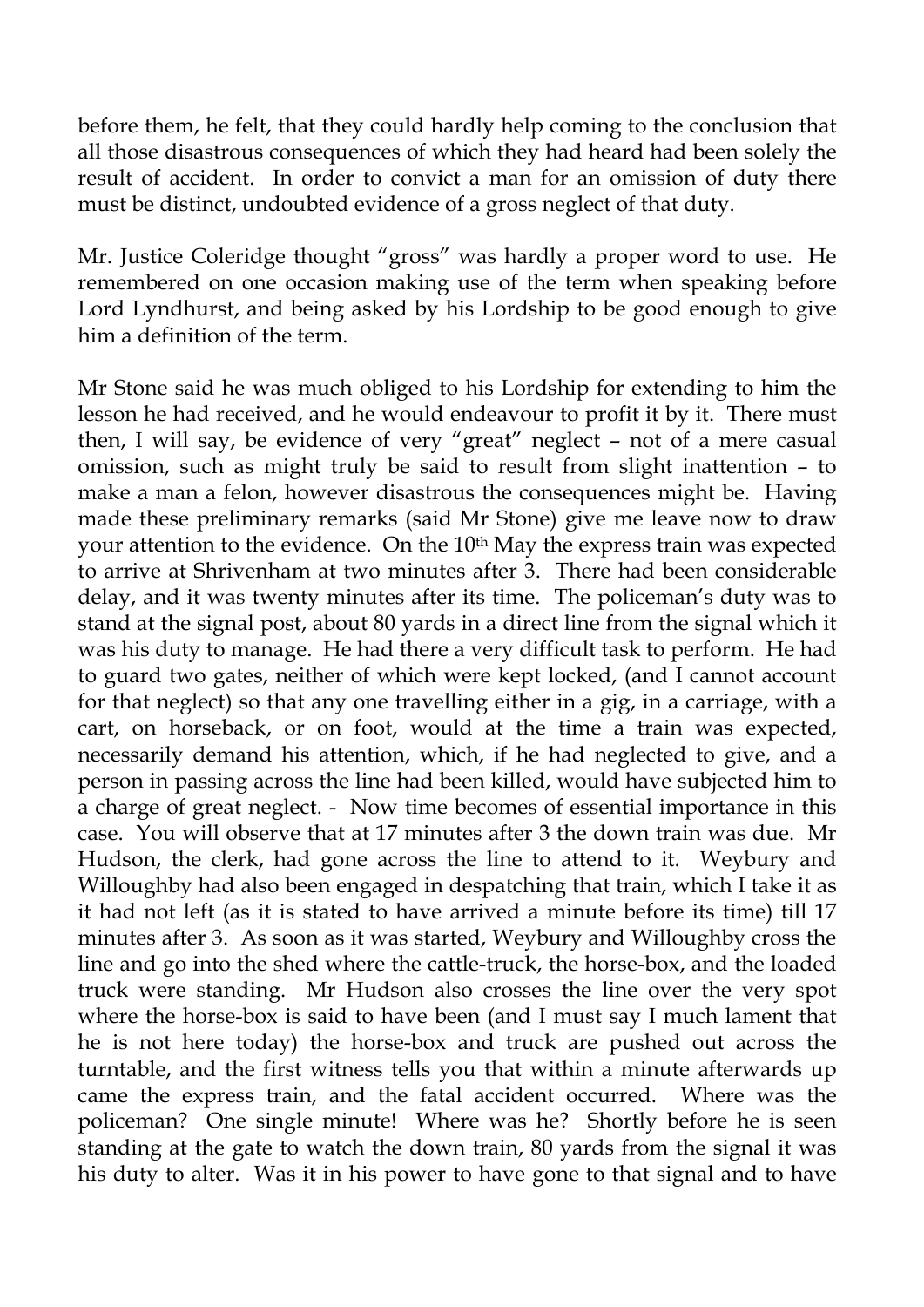altered so as to prevent the accident that occurred? It is in that very small portion of time (not a minute, remember) that he is expected to have prevented the catastrophe. I ask you, therefore, whether considering all the surrounding circumstances – irrespective of the "experiments", which to my mind were perfectly useless – whether when you remember that it was the impetus of the cattle-truck by which the horse-box was pushed onwards – that the train was at the time coming at a speed of 60 miles an hour – I ask you whether, under all the circumstances of the case, you can say that the negligence of the prisoner was the cause of the accident? Whether, rather it was not the result of circumstances over which he could by possibility have no control? Mr Stone then called -

The Rev. T.Conyers (of Corsham) with whom Pargeter had lived nine years, who gave the prisoner an excellent character, and described him as a cautious, attentive man.

Mr Justice Coleridge, in summing up the case, said- Every person must think in matters of this sort, that the public interest was best served by a strict inquiry into all the circumstances connected with them. He did not know who instituted the prosecution, but he thought it was rightly instituted, because when evils of this kind occurred, and there was the least reason to think that those who had been instrumental in causing them ought to be brought to justice, the only way in which due care and caution was likely to be observed was by making a thorough examination of the circumstances, with the view of ascertaining to what parties blame (where it existed) attached. But beyond that, when they came to examine the case of each particular individual, they must remember that every thing but the interests of justice should be thrown aside. Now what the prisoner stood charged with was, that he having undertaken a certain office, the discharge of which affected the safety of the lives and limbs of her Majesty's subjects, and for the due discharge of which, so as to prevent accident, he had made himself responsible – had not used that due care and caution; required of him, and had thereby caused the death of Mr Lea. There were two propositions involved in this charge:- First, that the prisoner had not use due care and caution; second, that the want of it, in this particular instance, had occasioned the death of the deceased. If he had been guilty of a want of due care and caution, he might not be guilty of causing the death; and on the other hand, if death occurred, but that death was not occasioned by his want of due care and caution he could not be said to be guilty of the charge laid against him. They must be satisfied with an affirmation on both points. Now, what was meant by due care and caution? – He apprehended that the degree the act in which a party was engaged – For instance, he would take the case of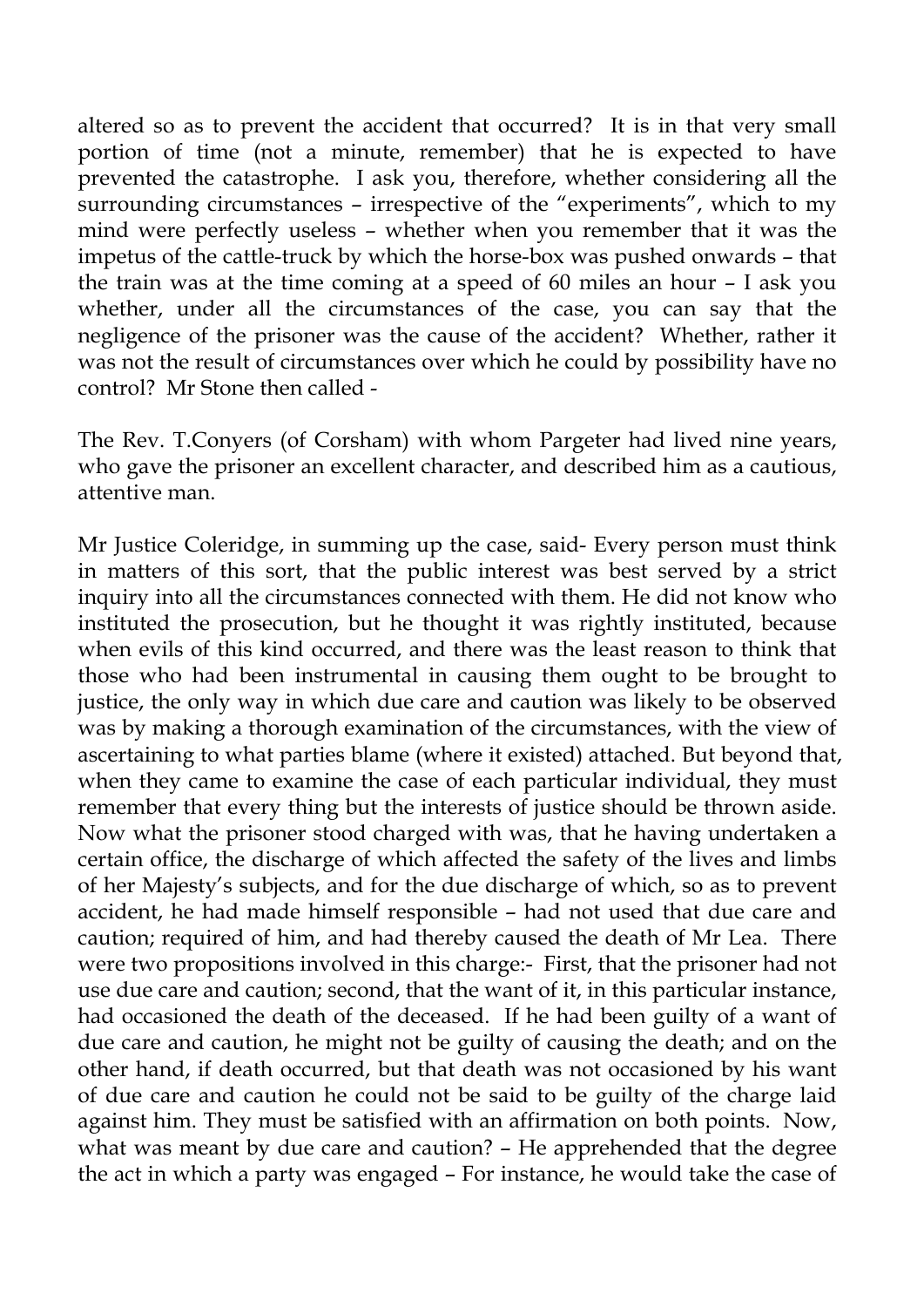a carpenter, who with a knife or implement of that description, was cutting a stick. No great consequences to be said to arise whether the cut be cut deep or not: if he did cut deep, no one would say he had been guilty of inflicting a great injury. But suppose a surgeon, performing an operation on a vital part, where, if he went two hairs'-breadth too far, he would destroy the life of his patient, they could not say that the care and caution he was bound to use was at all analogous to that of the man cutting the stick. He merely mentioned this to shew that in proportion as the neglect of the discharge of a duty involved great risk to other persons, so it was to be expected of the party who undertook the discharge of that duty should bring to it great care and caution; and this was especially required in the case of a person filling the situation of the prisoner, where neglect might be attended with the most frightful consequences. Common sense, therefore, was the only reasonable way in which they could arrive at a just conclusion in matters of this sort; and after all the facts had been laid before them, it would be for them to say whether the prisoner had exercised that care and caution which might naturally have been expected from him? And whether, if he had instantly done all he could to prevent the accident from the time he saw the obstruction, in their opinion there would have been sufficient time for the driver to have stopped the train? Because if he had no opportunity of seeing the train until such a time as, by doing all he could, the train could not have been stopped, though the accident happened it could not have been occasioned by him. The learned Judge then drew the attention of the Jury to the charges in the indictment, and to the duties the prisoner, by his own written attestation, had undertaken to perform; after which his Lordship went carefully through the evidence and concluded by observing that the case was one which turned on very nice points, and that if the Jury, after fully considering those points, did not think the prisoner guilty, or if they had any doubts upon the matter, he was undoubtedly entitled to a verdict of acquittal.

After about 10 minutes' consultation, the Jury returned a verdict "Guilty", upon which Mr Cox moved an arrest of judgement, on the ground that the counts in the indictment did not sufficiently set forth the duties the prisoner was expected to perform.

This objection, however, was, after some discussion, over-ruled by the Judge, who said he did not see how the indictment could have been framed more explicitly than it was; and

His lordship accordingly then proceeded to pass sentence on the prisoner: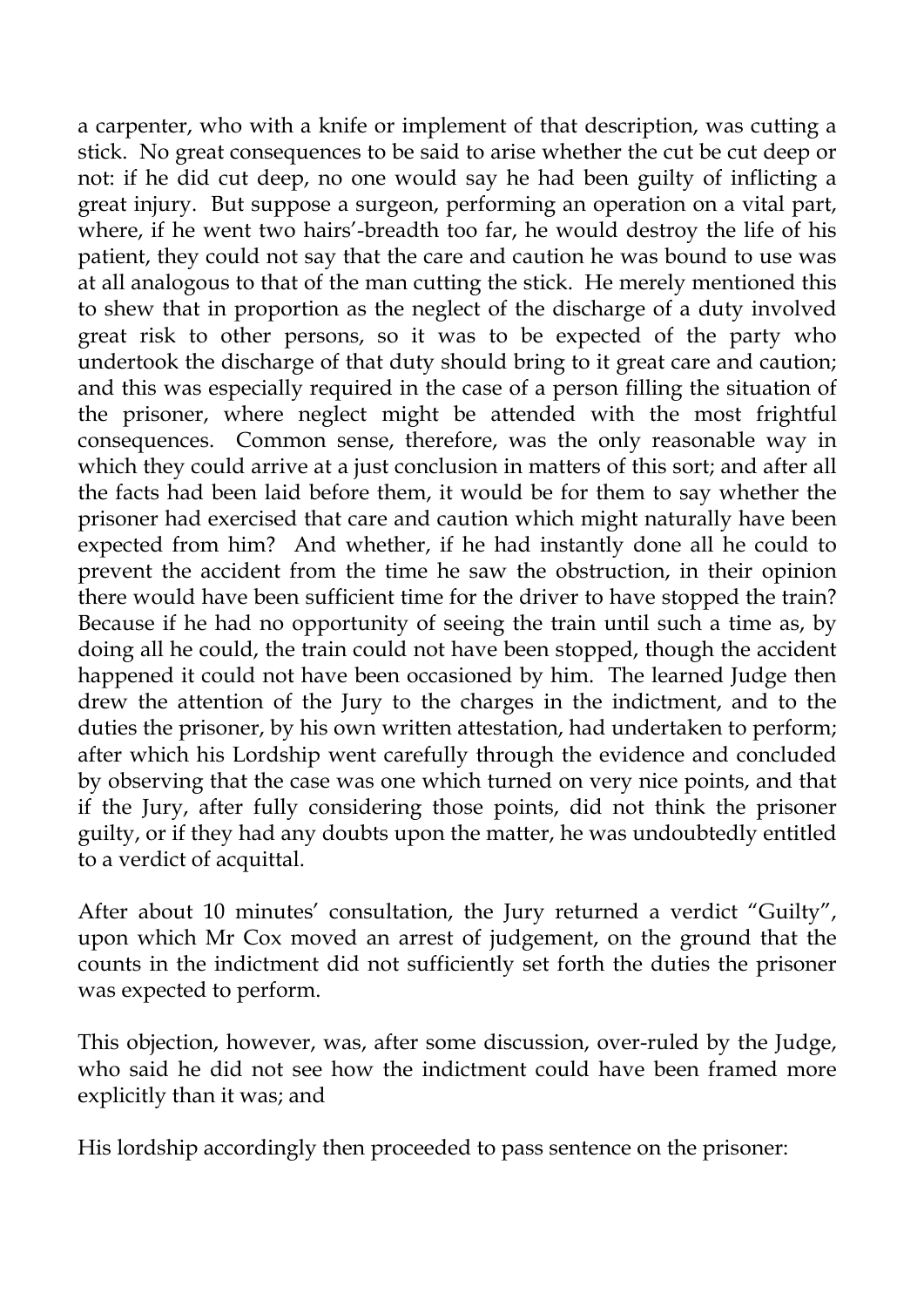Prisoner at the bar: The Jury have considered your case with a great deal of attention, (and, I am quite sure, have not arrived at a conclusion in any other than a calm and dispassionate manner), and they have thought, taking all the circumstances of the case into their consideration, that you have been guilty of the charge brought against you. I have already said, and I now repeat it, that persons undertaking such duties as you were required to discharge – where, according as you were either careful or careless, the lives, the limbs, the happiness or the ease and comfort of so many of her Majesty's subjects were so greatly affected – are bound to exercise care and caution in the highest possible degree; and where neglect takes place, and so frightful a loss of life follows, as occurred in this instance, it is most right and proper that the party who has been guilty of that neglect should be brought to justice. I hope, however, that the great object of this prosecution has now been effected. It has shewn that the persons holding your situation, who are found wanting in the exercise of proper due care and caution, will be brought to justice. The amount of punishment afterwards may undoubtedly appear immeasurable with the fatal consequences that took place; and to lay on the shoulders of an individual in your situation such an amount of punishment as would impute that you alone are to be held responsible for the frightful accident which took place, would be unjust. Still, I should be very sorry that any impression should hereafter prevail that the Judge who tried this case thought lightly of it. Such a belief would be most mischievous – it would be making those who are already careless, less careful than they were before. They might say, the chances are we shall not be convicted; or, if we are, we learn by example that the punishment will be but slight; and therefore the difficulty I have in this case (thinking that it is not expedient to inflict a heavy punishment) is, to prevent that feeling from existing in the minds of persons in your situation. We ought, however, whatever may be the consequences to the public, to regard the circumstances applicable to the prisoner who is to suffer, and looking at the circumstances of your case, and having regard to the character you bear – I am glad to be able to come to the conclusion that although you have shown yourself in this instance a most careless person – that although such frightful consequences took place – yet that sufficient time did not elapse to make your case one of great aggravation. In this instance the time was short, but you ought to have used the time with the greatest diligence; and when it is recollected that when the train came in sight, it was impossible for you or any human being to arrest the fatal consequences which must ensue – when undoubtedly, beyond all question, if you had used your eyes you must have seen the obstruction on the line – at that moment, so careless were you, that your arm was extended, indicating that the line was clear. That appears to me in measuring the punishment I shall inflict upon you, the most important fact